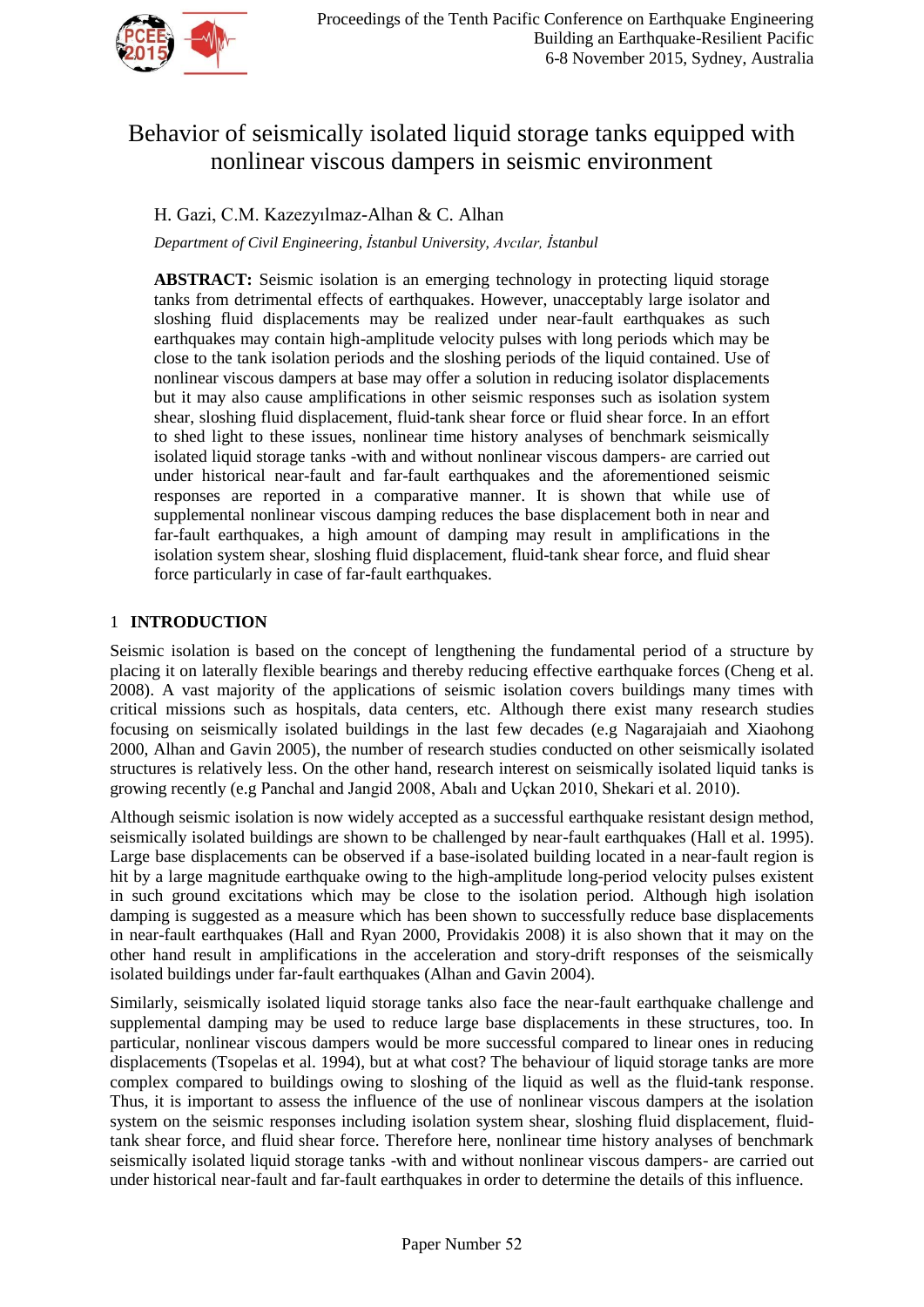#### 2 **SEISMICALLY ISOLATED LIQUID STORAGE TANK**

In this parametric study, the seismically isolated water tank described by Tsopelas et al. (1994) is used as a benchmark liquid storage tank equipped with an isolation system composed of elastomeric isolators. In case of supplemental damping is considered, 24 nonlinear viscous dampers are placed in each direction in parallel with the isolators. 3D-BASIS-ME (Tsopelas et al. 1994) is used in numerical modeling, which is academic software developed to conduct seismic analyses of seismically isolated liquid storage tanks: Following Haroun and Housner (1981), the mathematical model takes the fundamental sloshing and the fundamental tank-fluid vibration modes into account.

### 2.1 **Liquid Storage Tank**

The tank has a circular plan with a radius of  $R = 60.0$  ft (18.29 m) and a total height of 42 ft (12.80 m). The tank is assumed to be filled with water to a height of  $H = 40$  ft (12.19 m) resulting in a height to radius ratio of  $H/R = 0.67$  which represents a typical liquid storage tank. The steel tank is placed on a rigid concrete basemat with a thickness of 1.5 ft (0.457 m) which overhangs about 1ft (0.305 m) in plan around the steel tank. The thickness of the steel is  $h = 1$  in (2.54 cm).

The volume of the water is  $V_w = \pi \times 60^2 \times 40 = 452,389.34 \text{ ft}^3$  resulting in a water weight of 28,387.4 kips (126,273.5 kN) for a water unit weight of  $\gamma_{w}=62.75$  lb/ft<sup>3</sup>. The volume of the concrete basemat is  $V_c = \pi \times 61^2 \times 1.5 = 17,534.80$  ft<sup>3</sup> resulting in a concrete basemat weight of 2629.8 kips (11,697.9 kN) for a concrete unit weight of  $\gamma_c = 150.0$  lb/ft<sup>3</sup>. The volume of the walls of the steel tank is  $V_{sw}$ =2× $\pi$ ×60×42×(1/12)=1,319.47 ft<sup>3</sup> resulting in a steel wall weight of 646.5 kips (2875.8 kN) for a steel unit weight of  $\gamma_{sw}$ =490.0 lb/ft<sup>3</sup>. The total steel weight becomes 1123.8 kips (4998.9 kN) when a 477.3 kips (2123.1 kN) steel roof is accounted for. Thus the total weight of the full liquid storage tank sums to 32,141 kips (142,970.3 kN).

Following the mechanical analog described by Haroun and Housner (1981), which takes the tank wall deformability and sloshing of the fluid into account, the sloshing mode weight is 72,581.6 kN with a sloshing period of 6.89 s and the fluid-tank mode weight is 53,378.7 kN with a tank-fluid interaction vibration mode period of 0.162 s. The critical damping ratios for the sloshing and fluid-tank modes are assumed to be 0.005 and 0.02 respectively. The concrete basemat is assumed to move together with the 5312.1 kN rigid-convective fluid mode weight and thus the total of this rigid weight sums to 17,010.0 kN. The total weight of the sloshing mode, fluid-tank mode, rigid-convective fluid mode, and the basemat becomes 142,970.3 kN which is equal to the total isolated weight calculated explicitly above.

#### 2.2 **Isolation system**

#### 2.2.1 *Elastomeric Isolators*

A total of 52 isolators are placed in a double-symmetric way with a typical center to center distance of 17 ft (5.18 m) underneath the concrete basemat. Each isolator is defined as a softening biaxial hysteretic element with a post-yield stiffness of 340.464 kN resulting in a total isolation system postyield stiffness of  $K_2$ =52×340.464=17,704.1 kN which provides an isolation period (based on the postyield stiffness) of  $T_0$ =4.0 s and an isolation system characteristic strength ratio of  $Q/W$ =5% excluding the very flexible sloshing mode weight of 72,581.6 kN. Then, assuming a typical yield displacement of  $D_y=1.5$  cm and using  $K_1=Q/D_y+K_2$  relation that is set through the geometry of a bi-linear forcedeformation curve (Naeim and Kelly 1999), the initial stiffness of the isolation system attains a value of  $K_1 = 252,552.1$  kN (i.e the initial stiffnes of each isolator =  $252,552.1/52 = 4856.8$  kN).

#### 2.2.2 *Nonlinear Viscous Dampers*

In cases where nonlinear viscous dampers are used, a total of 24 nonlinear viscous dampers are placed in a double symmetric way in each direction parallel to the elastomeric isolators. Representing nonlinear viscous damping coefficient with *c*, relative velocity with  $V<sub>D</sub>$ , and velocity exponent with  $\alpha$ , the force developed in a nonlinear viscous damper can be obtained by (Tsopelas et al. 1994):

$$
F_D = c \times V_D^a \tag{1}
$$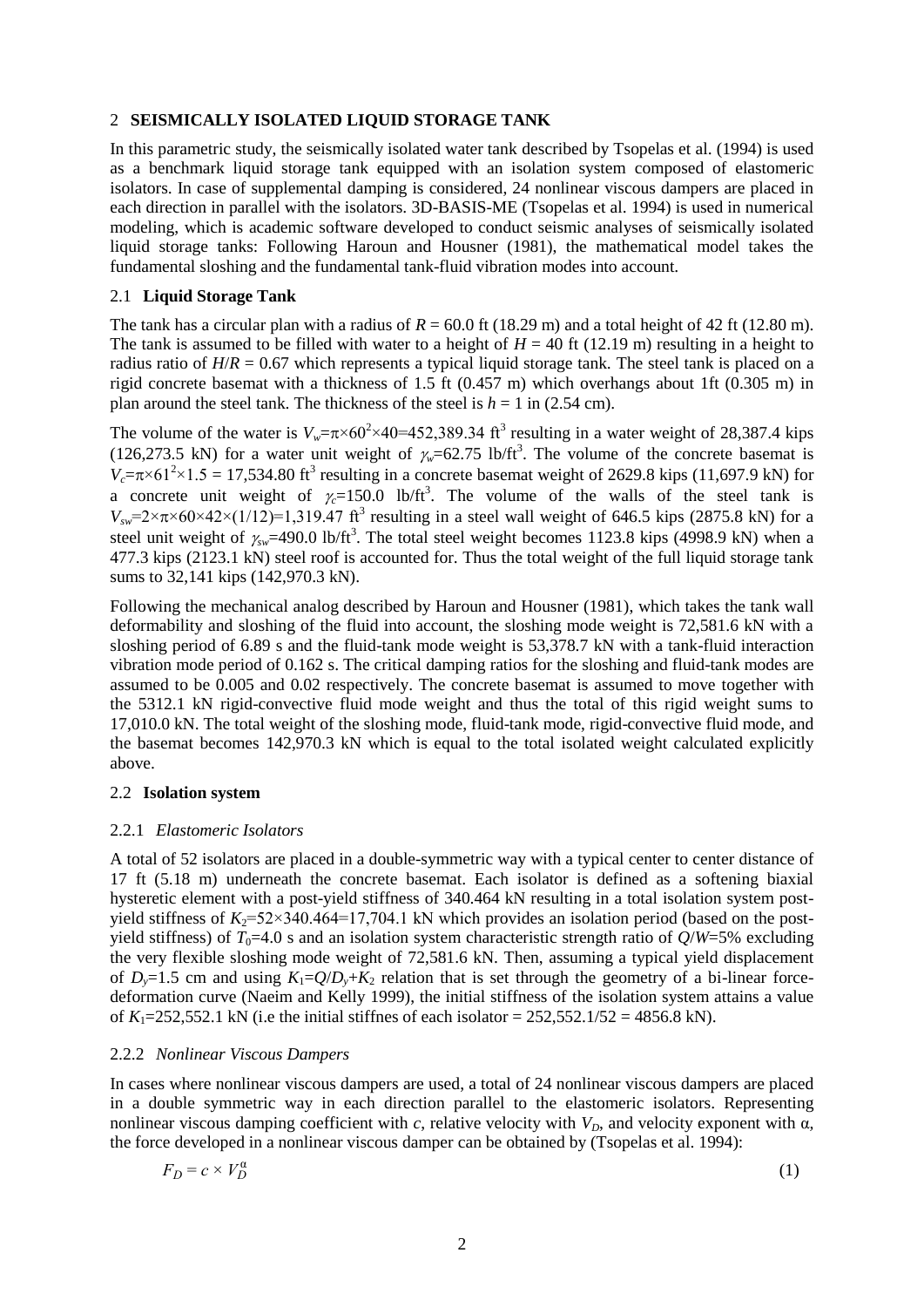Here, the velocity exponent  $\alpha$  accounts for the level of nonlinearity and is equal to 1.0 for a linear case. It attains values in the range of 0.5 to 1.2 for nonlinear cases (Constantinou and Symans 1992) and assumed as 0.5 in this study. Two sub-cases are examined where a low and a high level of supplemental nonlinear viscous damping are considered by employing dampers with nonlinear viscous damping coefficients of *clow*=886 kNs/m and *chigh*=3×886=2,658 kNs/m, respectively. Note that *clow* corresponds to a critical damping ratio of about  $\zeta = 10\%$  if linear dampers developing equivalent peak forces were used in lieu of the nonlinear dampers under the design earthquake (i.e. RRS228 causing the largest damper force among the selected ground excitations in this study).

#### 3 **NEAR-FAULT AND FAR-FAULT HISTORICAL GROUND MOTIONS**

Two sets of historical earthquake ground motion records, each containing two records, are used from the PEER Ground Motion Database (Berkeley 2013). While the LGP000 record of the 1989 Loma Prieta Earthquake and the RRS228 record of the 1994 Northridge Earthquake are among the set of near-fault earthquake records, the CAP000 and WAH090 records of the 1989 Loma Prieta Earthquake constitute the set of far-fault earthquake records. Acceleration time histories of these ground motions are given in Figure 1. As seen from these figures, LGP000 and RRS228 contain long-period pulses while the other two do not.



Figure 1: Acceleration time histories of the near-fault (a, b) and far-fault (c, d) ground motions.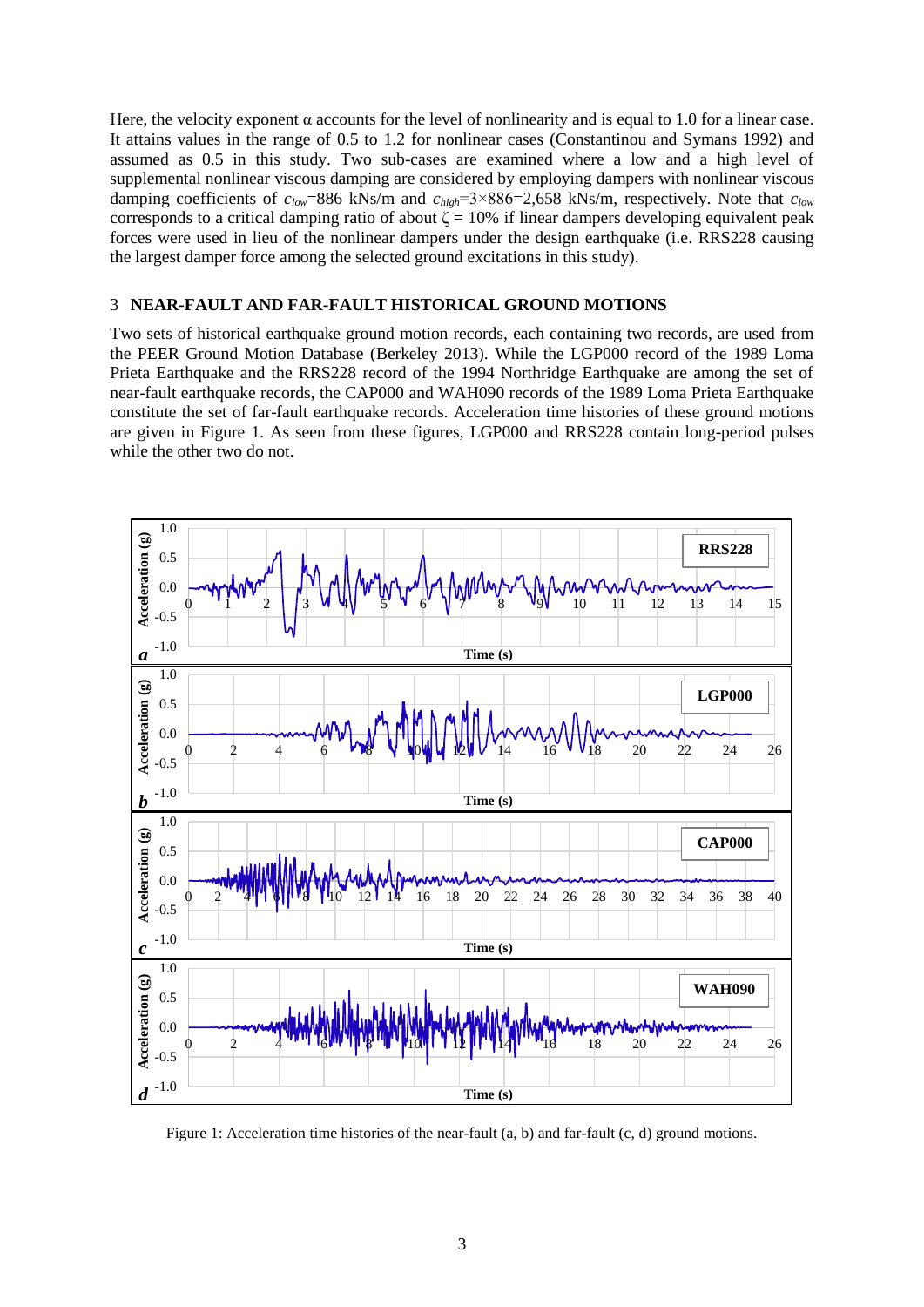The acceleration and displacement response spectra (10% damped) for the historical earthquake records used in this study are given in Figure 2. It is clear that the near-fault records (LGP000 and RRS228) cause much larger displacements (6 to 9 times larger) than far-fault records (CAP000 and WAH090) at around the isolation period of 4 seconds.



Figure 2: Acceleration (a) and displacement (b) response spectra – 10% damped.

#### 4 **DISCUSSION OF RESULTS**

Nonlinear time history analyses of the benchmark seismically isolated liquid storage tanks are conducted under unidirectional loadings of the earthquake records described in Section 3 for three different cases (i) isolation system with *no* supplemental nonlinear viscous damping (*c*=0 kNs/m), (ii) isolation system with nonlinear viscous dampers providing *low* supplemental damping (*c*=*clow*=886 kNs/m), and (iii) isolation system with nonlinear viscous dampers providing *high* supplemental damping (*c*=*chigh*=3×*clow*=2658 kNs/m). Time history plots of base displacement, sloshing fluid displacement, isolation system shear force, sloshing fluid shear force, and fluid-tank shear force are depicted in Figure 3 corresponding to CAP000 and LGP000 as representatives of the far-fault and near-fault earthquakes, respectively. As it can be seen from these figures, base displacement decreases as the level of nonlinear viscous damping is increased for both CAP000 and LGP000 records. However, there exist differences between the trends obtained under CAP000 and LGP000 records depending on the level of damping for all other seismic responses. While sloshing fluid displacement, isolation system shear force, sloshing fluid shear force, and fluid-tank shear force responses mostly decrease as the supplemental damping is increased under the near-fault LGP000 earthquake record, they tend to increase as the supplemental damping is increased under the far-fault CAP000 record.

In order to present a complete quantitave comparison, the peak values of all seismic responses obtained under all earthquake records are reported in Table 1. As it is seen, base displacements and sloshing displacements are rather high for the near-fault records and adding nonlinear viscous damping effectively reduces them to acceptable levels. For far-fault records, supplemental damping appears not to be necessary as the displacements are already at low levels. Furthermore, supplemental damping may even result in amplifications in other seismic responses under far-fault earthquakes.

In order to visually portray the influence of supplemental nonlinear viscous damping on the seismic responses investigated in this study, all responses are normalized with respect to no supplemental damping (*c*=0 kNs/m) case and given as bar chart plots in a comparative manner in Figure 4. It is seen that as the supplemental nonlinear viscous damping is increased, the base displacements monotonically decrease for all earthquakes and may reduce down to 37% of no supplemental damping case as observed under LGP000 (Fig. 4a). On the other hand, while sloshing fluid displacement (and sloshing fluid shear force which follows the same trend) reduces significantly via use of supplemental nonlinear viscous damping under near-fault earthquakes (up to 66% of  $c=0$  case for LGP000 and  $c_{high}$ ), it is only slightly reduced in case of far–fault WAH090 earthquake for *clow* (7% reduction) and then starts increasing when damping is further increased to *chigh*. More strikingly it is increased to 121% of *c*=0 case when *chigh* is used under far-fault CAP000 earthquake (Figs 4b and 4d).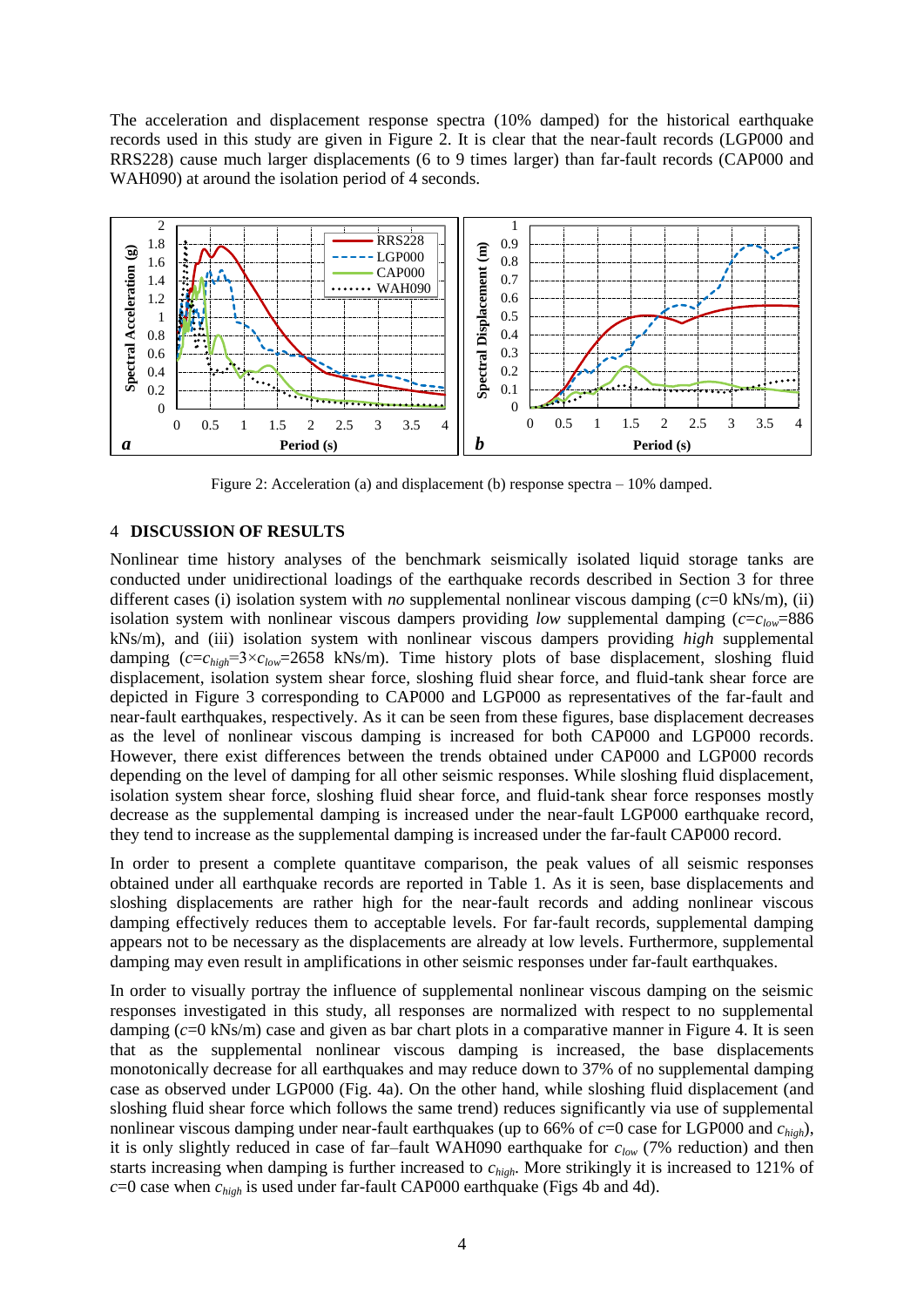

Figure 3: Time histories of the seismic responses under the near-fault LGP000 (a - e) and the far-fault CAP000 (f - j) earthquake records for different levels of supplemental nonlinear viscous damping.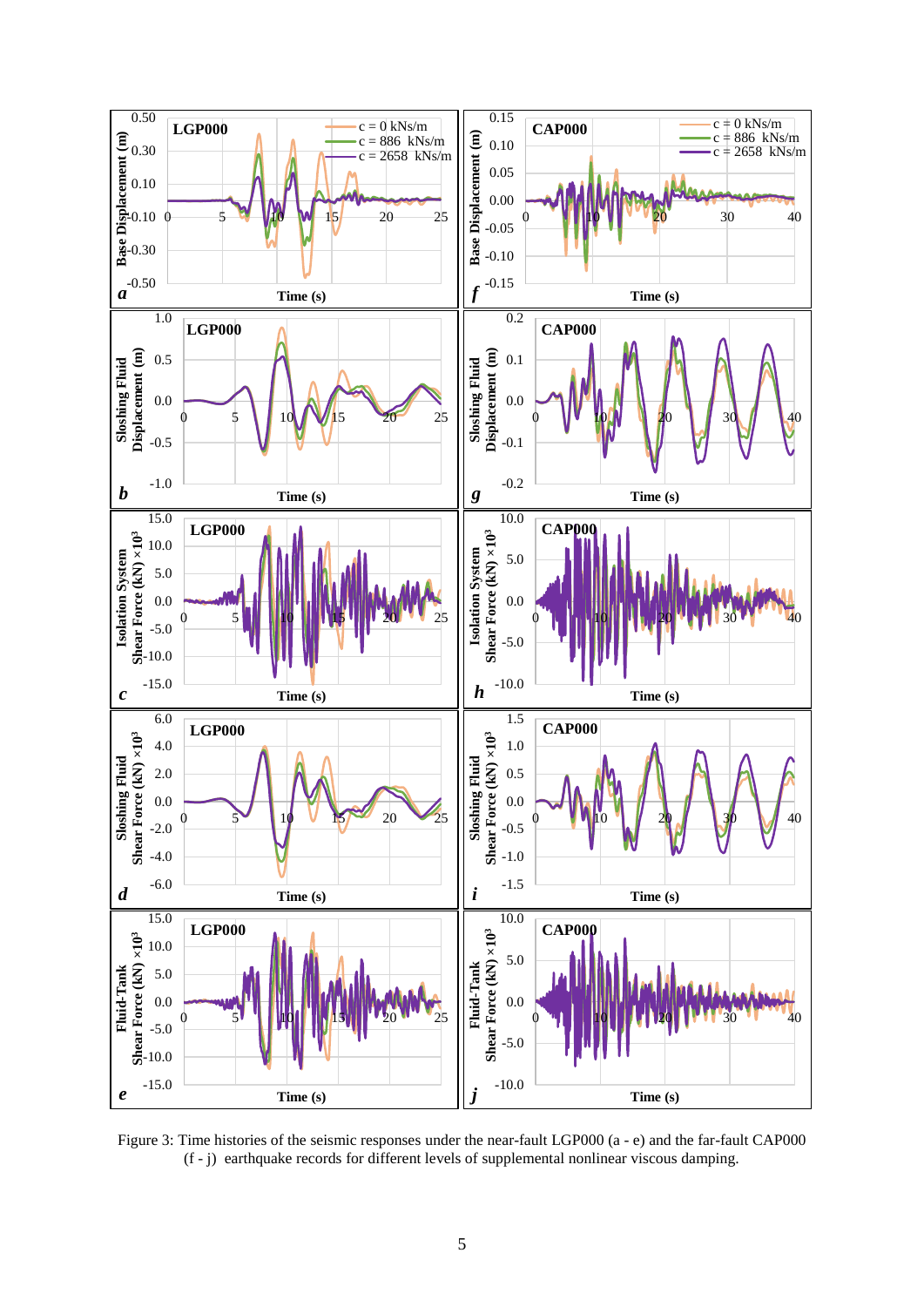| Peak<br><b>Seismic</b>                                        | <b>Nonlinear</b><br><b>Viscous</b><br><b>Damping</b> | <b>Earthquake Record</b> |               |               |               |
|---------------------------------------------------------------|------------------------------------------------------|--------------------------|---------------|---------------|---------------|
| <b>Response</b>                                               | Coefficient<br>(kNs/m)                               | <b>RRS228</b>            | <b>LGP000</b> | <b>CAP000</b> | <b>WAH090</b> |
| <b>Displacement</b><br>$\widehat{(\mathbf{m})}$               | $c=0$                                                | 44.3                     | 46.6          | 12.7          | 7.7           |
|                                                               | $c = 886$                                            | 38.2                     | 28.4          | 11.2          | 6.7           |
|                                                               | $c = 2658$                                           | 29.3                     | 17.0          | 6.9           | 4.1           |
| <b>Displacemen</b><br>Sloshing Fl<br>$\widehat{\textbf{em}}$  | $c=0$                                                | 62.2                     | 88.9          | 14.2          | 8.3           |
|                                                               | $c = 886$                                            | 55.0                     | 70.7          | 14.8          | 7.7           |
|                                                               | $c = 2658$                                           | 49.9                     | 58.3          | 17.2          | 8.0           |
| Isolation System<br><b>Shear Force</b><br>$\bf \widetilde{B}$ | $c=0$                                                | 14,590.2                 | 15,172.9      | 6623.4        | 5351.2        |
|                                                               | $c = 886$                                            | 15,279.6                 | 11,983.5      | 7344.0        | 6320.9        |
|                                                               | $c = 2658$                                           | 19,251.9                 | 13,789.5      | 10,253.2      | 8892.0        |
| Sloshing Fluid<br><b>Shear Force</b><br>$\mathbf{K}$          | $c=0$                                                | 3825.5                   | 5466.9        | 875.4         | 512.9         |
|                                                               | $c = 886$                                            | 3382.4                   | 4348.1        | 910.1         | 475.5         |
|                                                               | $c = 2658$                                           | 3070.6                   | 3586.2        | 1059.1        | 493.8         |
| <b>Shear Force</b><br>$mid$ -Tan $i$<br>$\bf \Xi$             | $c=0$                                                | 11,138.3                 | 12,628.5      | 5360.1        | 4369.5        |
|                                                               | $c = 886$                                            | 11,787.8                 | 11,067.2      | 6200.8        | 5382.3        |
|                                                               | $c = 2658$                                           | 15,043.9                 | 12,632.9      | 8852.0        | 8900.9        |

**Table 1. Comparison of peak seismic responses for different levels of supplemental nonlinear viscous damping under RRS228, LGP000, CAP000, and WAH090 earthquake records.**

It is observed from Figure 4c that isolation system shear force tends to increase as nonlinear viscous damping is increased particularly under far-fault earthquakes (up to 166% of *c*=0 case for WAH090 earthquake). Under near-fault earthquakes, isolation system shear force may decrease (as observed for LGP000) for a low level of supplemental nonlinear viscous damping (i.e. for  $c = c_{low}$ ) but may also increase significantly for higher levels of nonlinear viscous damping (up to 132% of *c*=0 case for RRS228 and  $c = c_{high}$ ).

Finally, fluid-tank shear force follows a trend similar to one observed for the isolation system shear force (Fig. 4e). It increases as nonlinear viscous damping is increased particularly under far-fault earthquakes (about 100% increase observed under WAH090 earthquake). Under near-fault earthquakes, fluid-tank shear force may decrease slightly for a low level of supplemental nonlinear viscous damping (i.e. for  $c = c_{low}$ ) but may also increase significantly for high levels of nonlinear viscous damping (up to 35% as observed under RRS228 for *c*=*chigh*).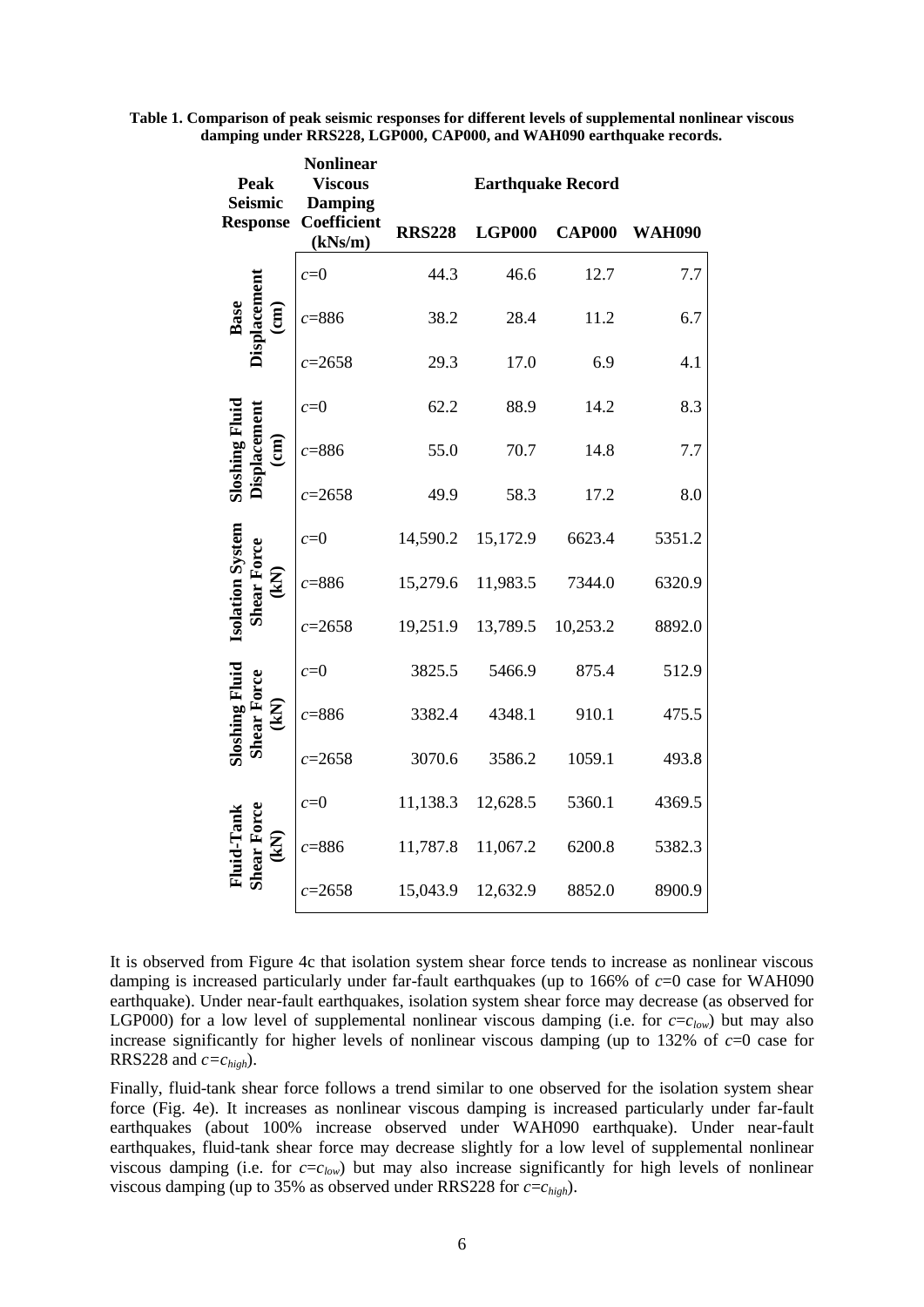

Figure 4: Seismic responses normalized with respect to no supplemental nonlinear viscous damping (*c*=0) case: (a) base displacement, (b) sloshing fluid displacement, (c) isolation system shear force, (d) sloshing fluid shear force, (e) fluid-tank shear force.

#### 5 **CONCLUSIONS**

In this study, nonlinear time history analyses of benchmark seismically isolated liquid storage tanks with and without nonlinear viscous dampers of low to high levels of damping are carried out under historical near-fault and far-fault earthquakes in order to assess the effectiveness of the use of